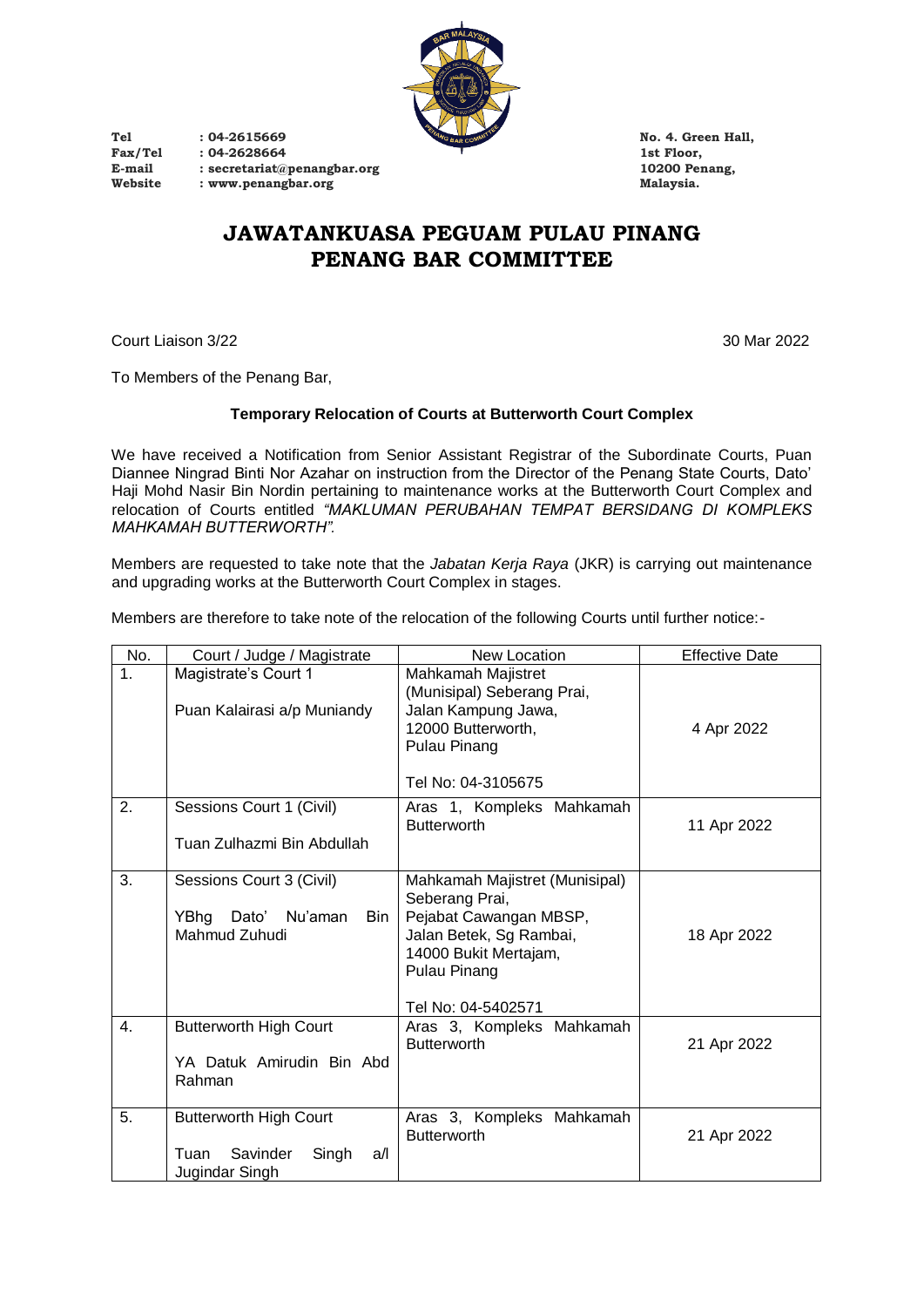The said Notification is appended below for Members' attention and reference. Members are advised to take note of the pertinent changes stated in the said Notification and to contact the Assistant Registrar of the Butterworth Sessions Court, Puan Foon Char Peng at 04-3106220 for further enquiries/clarification.

Members will be updated as and when we receive any additional information.

**Ravi Chandran and Gowri Subbaiyah Co-Chairpersons Court Liaison Subcommittee**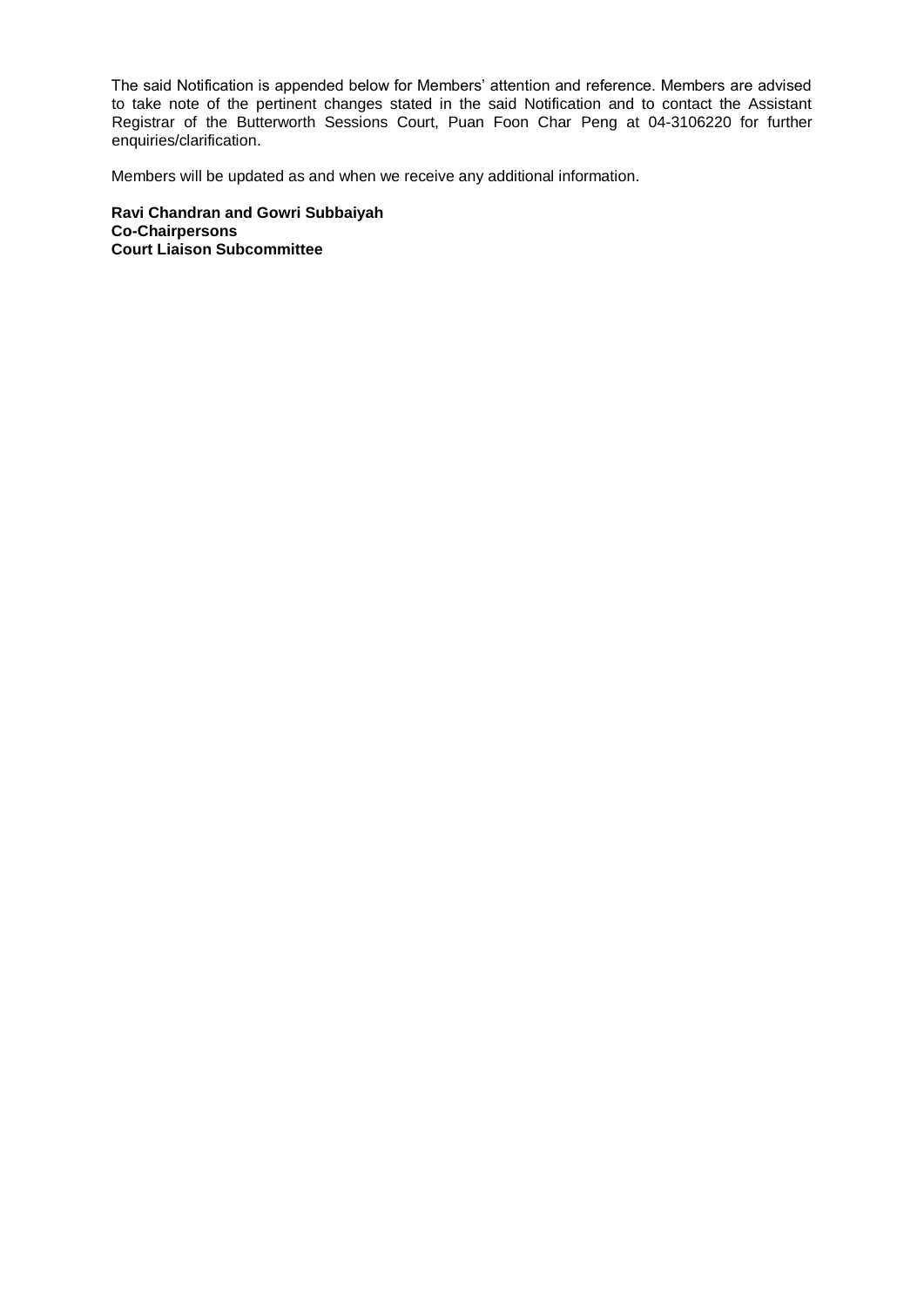

**Penang Bar Committee <penangbar@gmail.com>**

# **MAKLUMAN PERUBAHAN TEMPAT BERSIDANG DI KOMPLEKS MAHKAMAH BUTTERWORTH**

1 message

**Diannee Ningrad binti Nor Azahar** <diannee@kehakiman.gov.my> 29 March 2022 at 17:53



YBhg. Dato'/Tuan/Puan,

Dengan segala hormatnya saya telah diarahkan oleh YBhg. Dato' Mohd Nasir bin Nordin, Pengarah Mahkamah Negeri Pulau Pinang untuk merujuk perkara di atas.

2. Untuk makluman YBhg. Dato'/Tuan/Puan, pihak Jabatan Kerja Raya (JKR) sedang menjalankan kerja-kerja penyelenggaraan dan menaik taraf bangunan Kompleks Mahkamah Butterworth. Kerja-kerja penyelenggaraan ini akan dijalankan secara berperingkat mengikut aras.

3. Justeru, terdapat perubahan kedudukan serta lokasi Mahkamah yang terlibat.

Mahkamah yang terlibat akan mula bersidang mengikut ketetapan di bawah sehingga suatu tarikh yang akan dimaklumkan kelak:

| BIL            | <b>MAHKAMAH / HAKIM /</b><br><b>MAJISTRET</b>         | <b>TEMPAT BERSIDANG (BARU)</b>                                                                                                        | <b>TARIKH</b><br><b>KUAT</b><br><b>KUASA</b> |
|----------------|-------------------------------------------------------|---------------------------------------------------------------------------------------------------------------------------------------|----------------------------------------------|
| 1              | Mahkamah Majistret 1<br>Puan Kalaiarasi a/p Muniandy  | Mahkamah Majistret<br>(Munisipal) Seberang Prai,<br>Jalan Kampung Jawa,<br>12000 Butterworth, Pulau<br>Pinang.<br>No. Tel: 04-3105675 | 04.04.2022<br>(Isnin)                        |
| $\overline{2}$ | Mahkamah Sesyen Sivil 1<br>Tuan Zulhazmi Bin Abdullah | Aras 1, Kompleks<br><b>Mahkamah Butterworth</b>                                                                                       | 11.04.2022<br>(Isnin)                        |